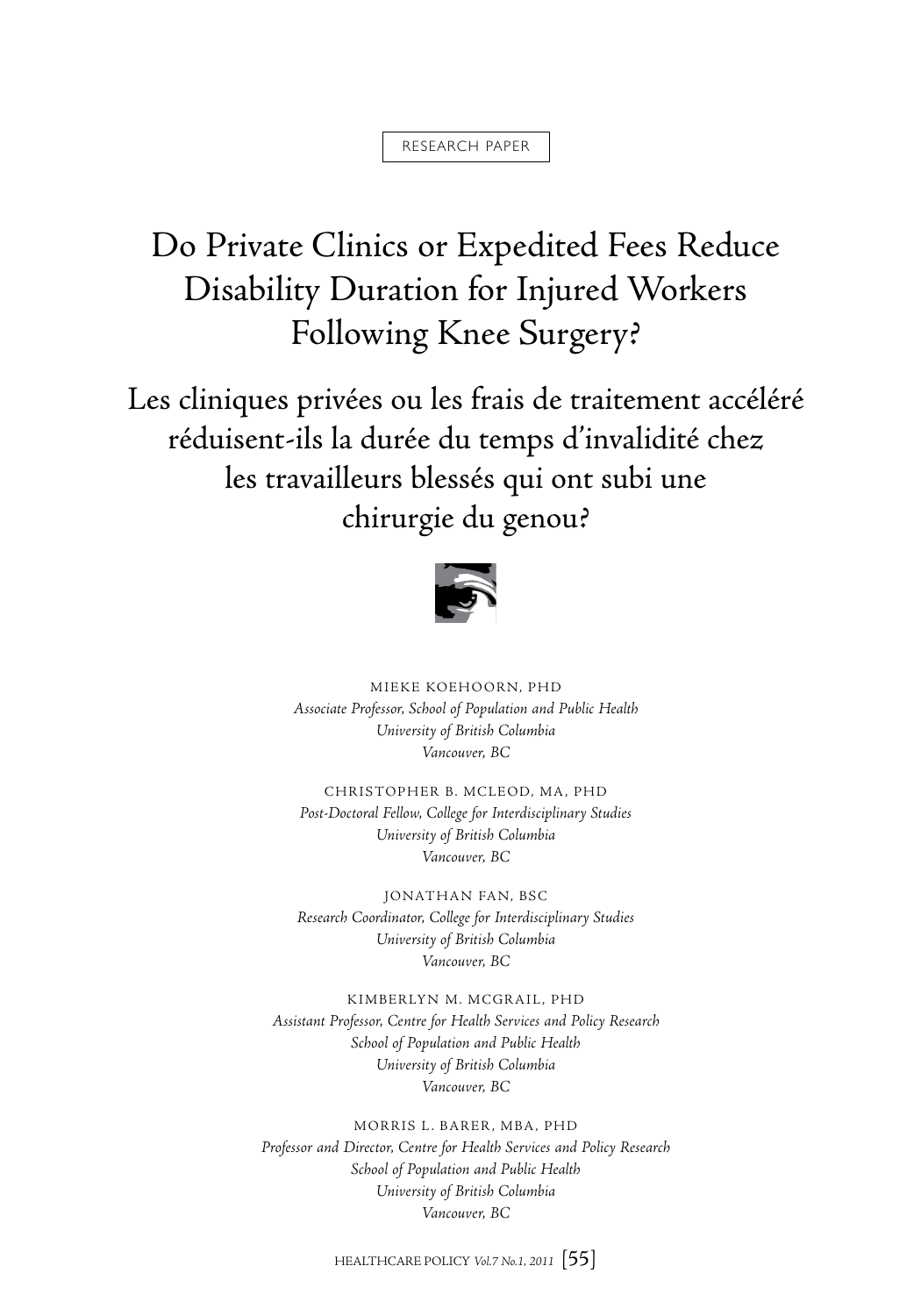#### *Mieke Koehoorn et al.*

Pierre Côté, DC, PhD *Scientist and Associate Professor, Toronto Western Research Institute, Toronto Western Hospital Dalla Lana School of Public Health, University of Toronto Toronto, ON*

> Sheilah Hogg-Johnson, PhD *Senior Scientist and Assistant Professor, Institute for Work & Health Toronto, ON*

# Abstract

*Objective:* To investigate the effect of workers' compensation policies related to expedited surgical fees and private clinic surgical setting on disability duration among injured workers. *Methods:* The study included 1,380 injured workers with knee meniscectomy between 2001 and 2005 in British Columbia. Using linked workers' compensation claim and surgery/clinical records, wait time for surgery (time from last surgical consult to surgery) and time from surgery to return to work were computed and compared for workers who received care in public versus private facilities, and according to whether their surgeons received fees intended to expedite care.

*Results:* The public expedited group had the shortest disability duration from surgical consult to return to work; the expedited fee reduced the surgery wait time ( $\sim$ 2 work weeks), and surgeries performed in public hospitals had a shorter return-to-work time (~1 work week). *Discussion:* An overall difference of approximately three work weeks in disability duration may have meaningful clinical and quality-of-life implications for injured workers. However, minimal differences in expedited surgical wait times by private clinics versus public hospitals, and small differences in return-to-work outcomes favouring the public hospital group, suggest that a future economic evaluation of workers' compensation policies related to surgical setting is warranted.

# Résumé

*Objectif :* Étudier l'effet des politiques d'indemnisation en matière de frais de chirurgie accélérée et de cliniques de chirurgie privées sur la durée du temps d'invalidité chez les travailleurs qui se sont blessés.

*Méthode :* L'étude portait sur 1380 travailleurs qui ont subi une méniscectomie du genou entre 2001 et 2005 en Colombie-Britannique. Les données au sujet des demandes d'indemnisation couplées aux dossiers cliniques/chirurgicaux, aux temps d'attente (entre la dernière consultation et le moment de la chirurgie) et aux temps entre la chirurgie et le retour au travail ont été analysées pour comparer les établissements publiques et privés, et pour connaître l'effet des frais visant un traitement accéléré.

*Résultats :* Le groupe public qui a défrayé pour un traitement accéléré montre le temps d'invalidité le plus court entre la consultation pour la chirurgie et le retour au travail; les frais de traitement accéléré ont réduit le temps d'attente pour la chirurgie (~2 semaines ouvrables), et les chirurgies pratiquées dans les hôpitaux publics donnaient lieu à des temps de retour au travail plus courts ( $\sim$ 1 semaine ouvrable).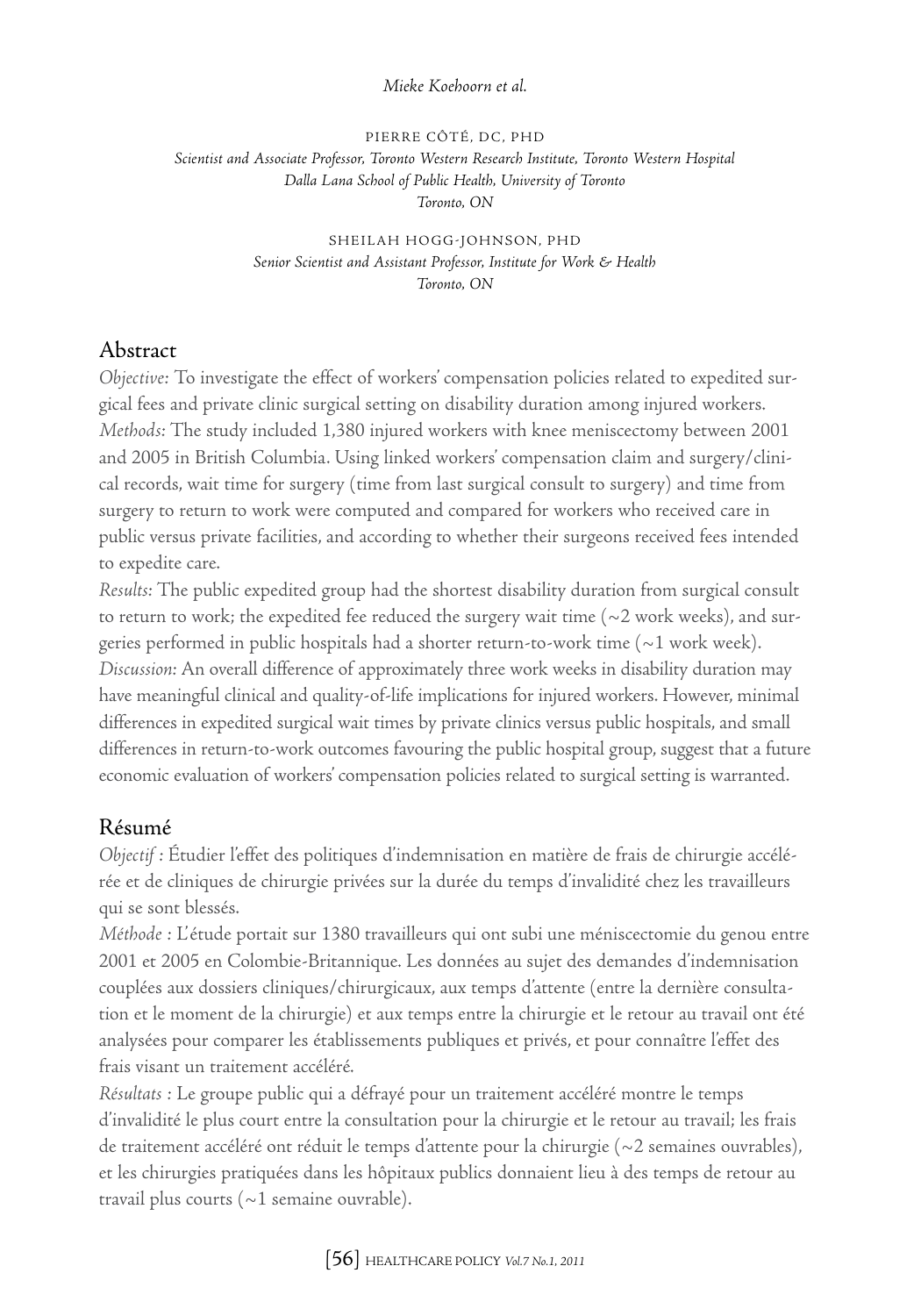*Discussion :* Une différence générale d'environ trois semaines ouvrables dans le temps d'invalidité peut avoir des répercussions importantes en termes clinique et de qualité de vie pour les travailleurs blessés. Cependant, de minces différences dans le temps d'attente pour le traitement accéléré dans les cliniques privées comparé aux hôpitaux publics, et de petites différences dans les résultats en matière de retour au travail en faveur du groupe ayant subi la chirurgie dans les hôpitaux publics, laissent croire qu'il est justifié de procéder à une évaluation économique des politiques d'indemnité en fonction du type d'établissement chirurgical.

 $\overline{\phantom{a}}$ 

SOME WORKERS' COMPENSATION SYSTEMS IN CANADA PAY ADDITIONAL SURGICAL<br>fee supplements to expedite care (expedited fees) and pay (higher) fees for surgeries<br>performed in private clinics, in the belief that these measures wil fee supplements to expedite care (expedited fees) and pay (higher) fees for surgeries performed in private clinics, in the belief that these measures will reduce surgery wait times, decrease total disability time, improve return-to-work outcomes and reduce disability costs. In 2004, for example, WorkSafeBC (the workers' compensation system in British Columbia) paid almost 375% more (\$3,222) for an expedited knee surgery performed in a private clinic than for a non-expedited knee procedure in a public hospital (\$859) (both fees represent the aggregation of facility, surgical and anaesthetists' fees). In British Columbia (BC), "expedited" is defined as surgeries performed within 21 days of surgery approval.

Work-related musculoskeletal injuries are the most common injury seen by provincial compensation systems in Canada. In British Columbia from 2004 to 2008, musculoskeletal injuries (e.g., knee strains, back strains) accounted for more than 55% of all lost-time claims, work disability days and disability costs (WorkSafeBC 2009). Among the approximate 10% of all lost-time claims for work injuries that proceed to surgical intervention, knee procedures are the most common.

WorkSafeBC began paying for surgeries for work-related musculoskeletal injuries in private clinics in 1996 and started paying for expedited surgical care in 2001 in order to improve disability-related outcomes such as shortening return-to-work times. Canadian researchers recently examined evidence on wait times for musculoskeletal procedures (knee and hip) and concluded that individuals waiting more than 12 months may have worse surgical outcomes (Sanmartin et al. 2005). Evidence for *work-related outcomes* for orthopaedic surgeries comes from a Norwegian study, showing increased odds of not returning to work the longer injured workers wait for surgery (OR=4.9 for injured workers who waited six to nine months for surgery compared to those who underwent surgery within one month of placement on the surgery wait list) (Rossvoll et al. 1993).

Studies comparing health outcomes for private versus public healthcare settings indicate that setting matters, with higher mortality rates observed in for-profit hospitals (Devereaux et al. 2002) and higher hospitalization rates for complications observed in private long-term care facilities (McGregor et al. 2005). The authors of these studies hypothesize that for-profit facilities tend to lower staff complements compared to non-profit facilities, leading to poorer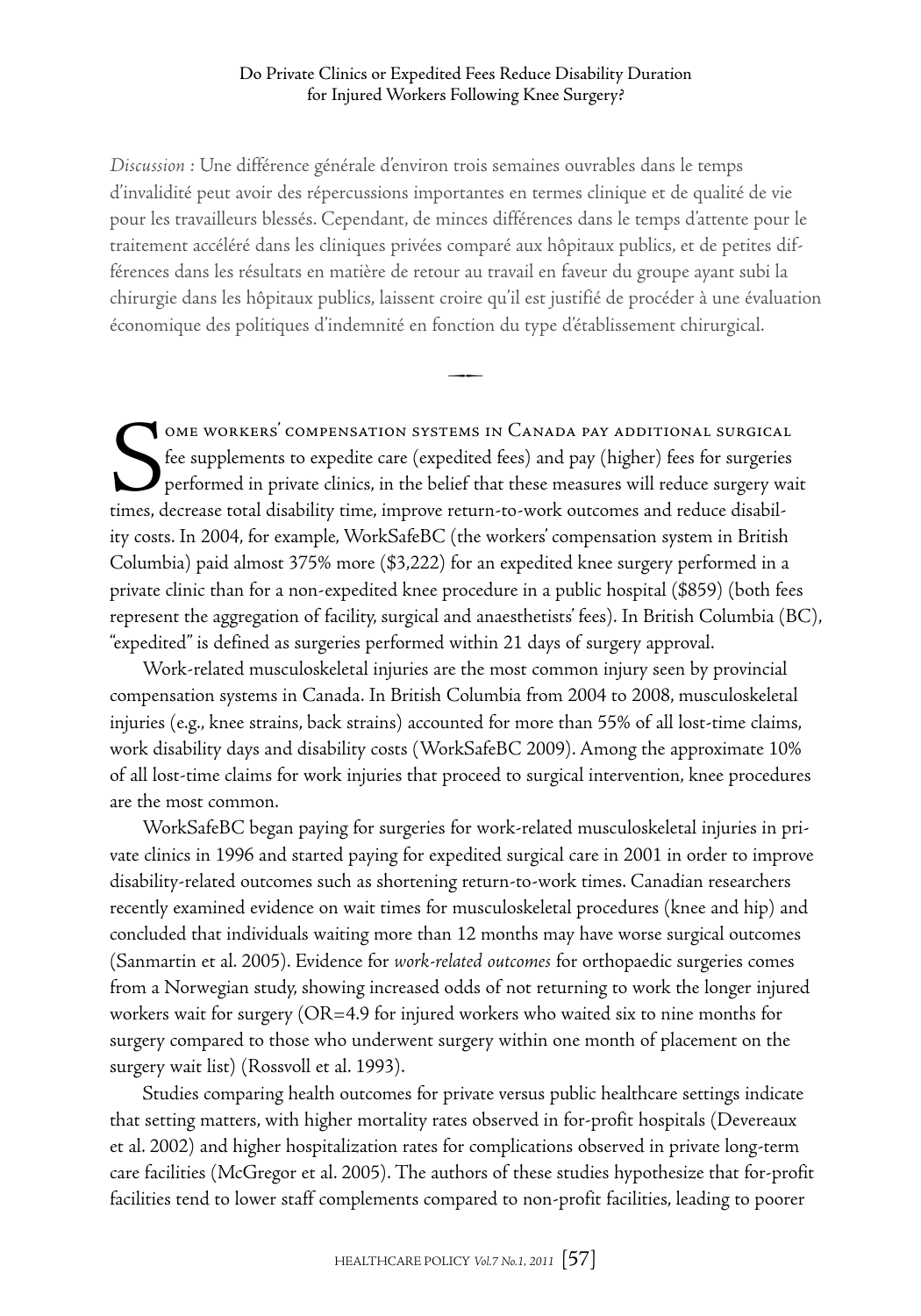health outcomes for patients. Prior studies comparing *surgical* outcomes between private versus public settings are limited. One study of *day surgeries* reported shorter wait times for cataract procedures performed in private clinics compared to a public hospital, but no difference between the two patient groups in visual acuity or incidence of complications post-operatively (Wegener et al. 1998). One other study of *musculoskeletal surgeries* in the United Kingdom reported worse disability outcomes in the public patient group compared to the private patient group following hip replacement, but the public patients had worse pain and disability measures pre-operatively (Williams et al. 2002).

Despite the expectation of policy makers at WorkSafeBC that expedited fees and private clinics would improve wait times and disability-related outcomes, results have not been evaluated. The purpose of this study was to investigate the effect of expedited surgical fees (yes versus no) and surgical setting (private clinic versus public hospital) on the wait time and returnto-work time following surgery among a sample of workers with work-related knee injuries in British Columbia. This paper focuses on disability duration outcomes. An economic analysis of expedited fees and private clinics necessitates a different study design, and as such is the focus of future work.

# Methods

### *Study sample*

This study focused on a sample of injured workers with an accepted workers' compensation time-loss claim for a knee injury and who underwent surgery for knee meniscectomy or meniscal repair between January 2001 and December 2005. The cohort was identified using WorkSafeBC claims and surgery/clinical records. Included individuals were surgery- and claim-free for at least one year prior to the start of follow-up. The study sample was restricted to those whose surgeries were day procedures (less than 24-hour total stay), because this was the only type of surgical procedure performed in private clinics for comparison with public hospitals. Individuals whose surgery included anterior cruciate ligament (ACL) repair, as a complicating co-morbidity, were also excluded. The final study sample included all public nonexpedited surgeries performed during the study period, and a random 40% sample of expedited surgeries, stratified by private and public setting. Expedited surgeries were sampled, because of the labour-intensive manual data abstraction procedures. Three study groups were created, defined according to whether the WorkSafeBC injured worker received private expedited, public expedited or public non-expedited care. There were no cases of private non-expedited care because private clinics (generally) perform only expedited surgeries.

## *Study variables*

The two disability duration outcomes were wait time for surgery and return-to-work time post-surgery (Figure 1). Wait time for surgery was defined as calendar days from last pre-surgical consult to surgery date. Return-to-work time was defined as days between surgery date and first return-to-work date. Individuals who had yet to return to work (i.e., ongoing disabil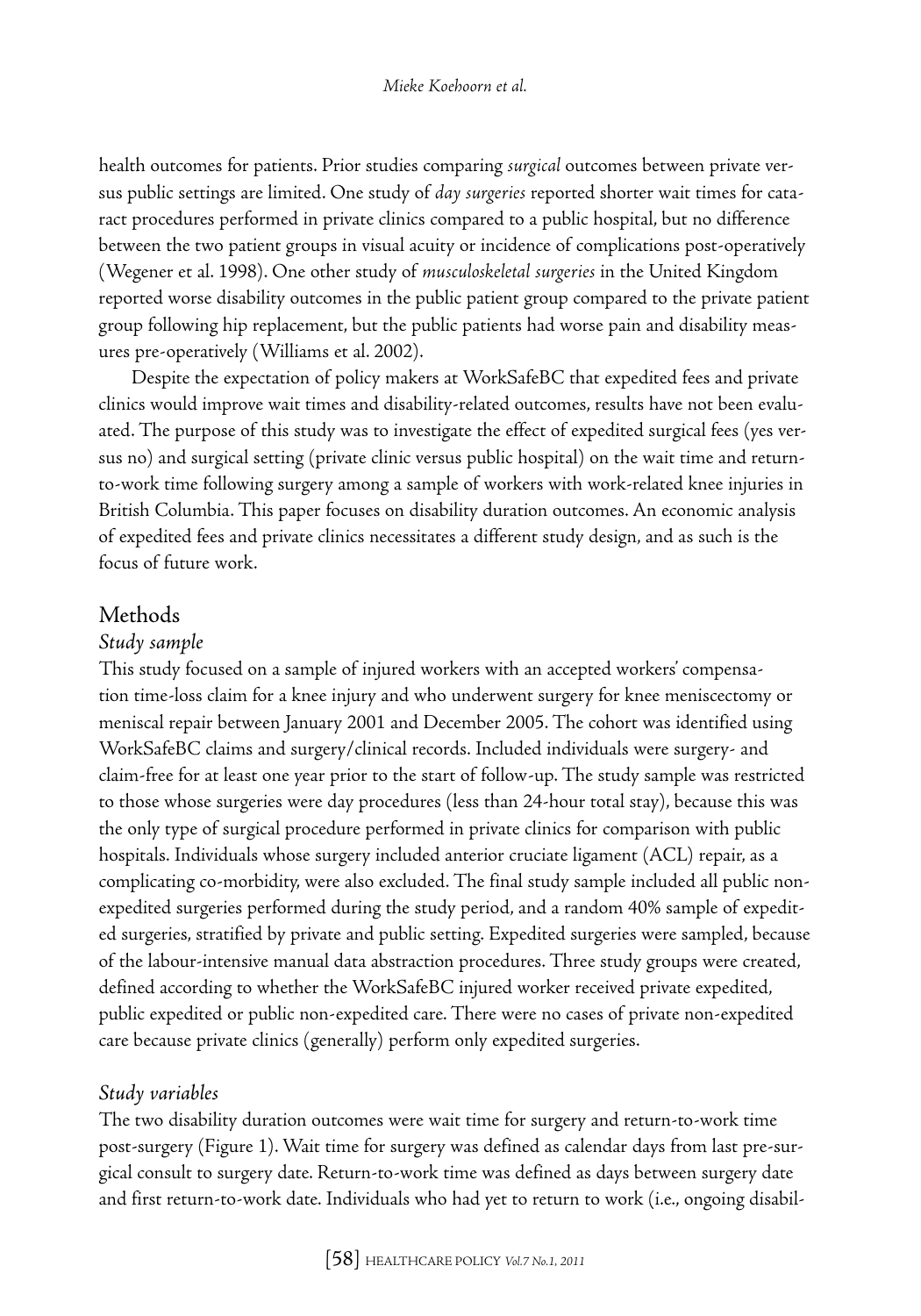ity past a year (n=193 or 14.0%) were assigned 365 days, because return to work within one year was a clinically relevant outcome of interest. Two full-time data extraction technicians reviewed the clinical records (scanned electronic documents equivalent to a patient chart) to abstract dates and to construct the outcome and explanatory variables. Key return-to-work variables were dual-abstracted by the technicians, with disagreements resolved by consensus and reviewed by study investigators. Study investigators also reviewed a random 10% sample of the study database and found an average 98.2% agreement across all study variables.



**Figure 1.** Definitions of surgery wait time and return-to-work time following surgery

While wait time definitions vary considerably across studies (Sanmartin 2000; Sanmartin et al. 2000), the period from last surgical consult to surgery was the critical time for this study, as the workers' compensation policy around expedited fees is designed to target and reduce this specific wait time. Furthermore, in the absence of definitive information on when a patient decides to undergo surgery or is placed on a waiting list, many other researchers in the field of musculoskeletal surgeries have used the last pre-surgical visit as an indicator of the decision to proceed with surgery (Coyte et al. 1994), with evidence of good agreement for musculoskeletal surgeries such as knee and hip replacement (Sanmartin 2000) and for elective orthopaedic procedures (Shortt et al. 2004). For both these reasons, we adopted the definition using last surgical consult to surgery data as surgery wait time.

The two primary explanatory variables were surgical setting and expedited status. Information on surgical setting (private clinic versus public hospital, based on a care facility code) and whether or not an expedited fee was paid (benefits payment code) were derived from the WorkSafeBC medical benefits payment records. Covariate data on the health authority of surgical setting (five provincial regions) and co-morbidities (osteoarthritis, other joint pathologies, prior claims/work-related surgeries) were abstracted from the WorkSafeBC clinical records. The WorkSafeBC injury claim records also provided data on age at time of surgery (four categories), gender, injury characteristics and wage and occupation of employment at time of injury.

## *Analysis*

Baseline characteristics of the three study groups of interest were compared. Median days (with inter-quartile ranges) were calculated for both outcome measures for the three study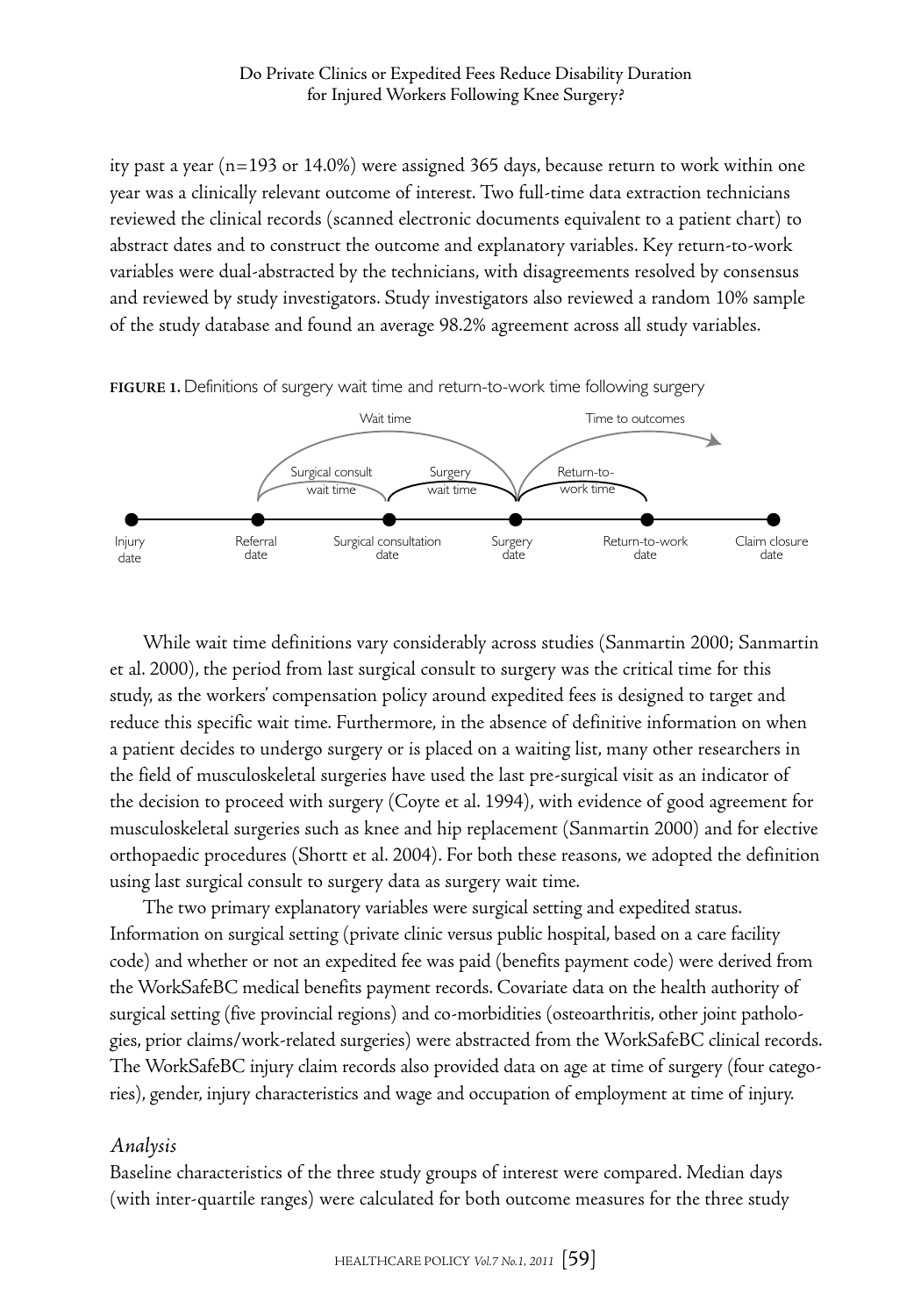groups, and were adjusted for the effects of age, gender, wage, health authority, co-morbidities and occupation (see Table A-1 in the Appendix).

Differences in median days for both outcomes associated with expedited status and surgery setting were also investigated for individuals in the 25th, 50th and 75th percentiles of the distributions using quantile regression models (see Table A-2 in the Appendix). Quantile regression (Koenker and Hallock 2001) is appropriate for examining skewed distributions and censored outcomes because it permits a robust analysis of the entire observed distribution of outcomes and allows for the investigation of different effects for those who may have longest wait times and return-to-work times as unique subgroups within the study population (Hogg-Johnson and Cole 2003). The estimates of the effect of the key explanatory variables on the two outcomes in the regression models were adjusted for covariates and clustering at the level of surgeon using bootstrap re-sampling methods (see Table A-3 in the Appendix). Censoring individuals who had yet to return to work after one year did not affect the analysis because 365 days was past the 75th percentile – the longest duration we analytically investigated.

Data analysis was completed using SAS 9.1 (SAS Institute, Cary, NC) and Stata 10.0 (StataCorp, College Station, TX). Ethical approval for the research project was obtained from the Behavioural Research Ethics Board at the University of British Columbia (Certificate # H06-80221). The study procedures were also completed under a data access agreement between the University of British Columbia and WorkSafeBC governing the privacy and confidentiality conditions for use of the data for research purposes (Population Data BC 2009).

#### Results

#### *Study sample*

A total of 4,089 unique knee meniscectomies or knee meniscal repairs were identified in the BC workers' compensation data between 2001 and 2005. Of these, 3,395 (83%) were eligible for inclusion in the study, with no complicating ACL repair procedure and no claim/surgery in the year prior to entry into the study. All eligible 263 public hospital non-expedited procedures were data extracted, as were 1,347 expedited procedures (a 40% stratified random sample by surgical setting and year). A total of 230 (7%) surgeries were subsequently excluded either as ineligible ( $n=136$ ) based on information obtained from the data abstraction (e.g., surgery performed out of province, lost to follow-up) or because of missing data ( $n=94$ ) (e.g., no operative report). The final analytic sample included 1,380 unique workers' compensation claims for knee meniscectomy or knee meniscal repair, of which 238 were public hospital nonexpedited procedures, 568 public hospital expedited procedures and 574 private clinic expedited procedures (Table 1).

#### *Descriptive baseline characteristics*

The three study groups defined by expedited status and surgical setting did not differ statistically on baseline characteristics of age at time of surgery, wage at time of injury, percentage of women or occupation (95% confidence intervals for all estimates overlapped across the three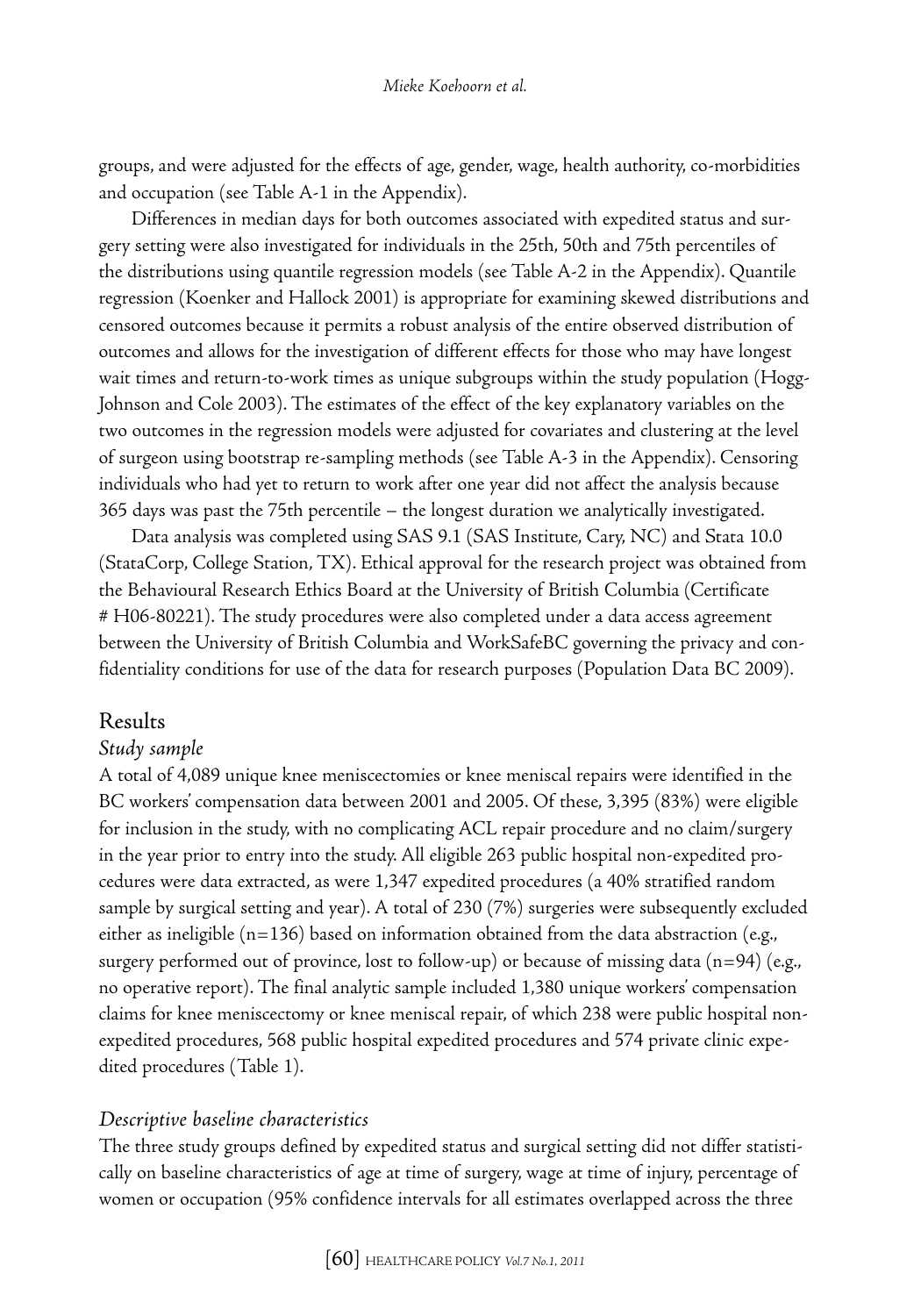study groups). The mean age at time of surgery ranged from 44.7 years in the public nonexpedited group to 46.1 years in the private expedited group. The mean wage at time of injury ranged from \$43,100 per annum in the public non-expedited group to \$46,500 per annum in the public expedited group. Women represented 21.0% of the public non-expedited surgical group, compared to 16.9% of the private expedited group and 13.9% of the public expedited group. In all three study groups, the most common occupations were transportation, construction trades and other trades.

**Table 1.** Final study sample of included injured workers with knee surgery between 1999 and 2001, by surgical setting and expedited status ( $n=1,380$ )

|                       | <b>Surgical Setting</b> |                       |  |  |
|-----------------------|-------------------------|-----------------------|--|--|
|                       | <b>Public hospital</b>  | <b>Private clinic</b> |  |  |
| Expedited surgery     | 568 (41.2%)             | 574 (41.6%)           |  |  |
| Non-expedited surgery | 238 (17.2%)             | NA'                   |  |  |

<sup>1</sup> There were no cases of private non-expedited care because private clinics (generally) perform only expedited surgeries.

The study groups did not differ statistically on clinical or co-morbidity characteristics at baseline. The majority of the knee meniscal surgeries involved a medial meniscus diagnosis, ranging from 71.0% in the public non-expedited group to 74.8% in the private expedited group. Surgeries involving both a medial and a lateral meniscus diagnosis ranged from 11.3% in the public, non-expedited group to 15.7% in the private expedited group. For co-morbidities, history of a previous same-knee claim (but not in the year prior to the study surgery) ranged from 25.9% in the public expedited group to 28.6% and 28.9% in the public nonexpedited and private expedited groups, respectively. The most common co-morbidity was osteoarthritis, ranging from 54.6% in the public non-expedited group to 61.5% in the private expedited group. The number and percentage of private, expedited surgeries is related to the number of private clinics available in the provincial health regions, ranging from 69% and 43% of included surgeries in the larger urban health regions to 26% in the northern (rural and remote) region of the province.

## *Wait time for surgery and return-to-work time following surgery*

The median surgery wait time was 22 and 24 calendar days for expedited surgeries (public hospital and private clinic, respectively), compared to 37 calendar days for non-expedited surgeries (public hospital only), or a difference of approximately two work weeks longer (Table 2). The majority of the study sample returned to work within one year post-surgery – 84.2% and 84.9%, respectively, among the public expedited and non-expedited groups, and 88.3% among the private expedited group. The median time to return to work following surgery was 58 and 60 calendar days for public hospital surgeries (non-expedited and expedited, respectively), compared to 66 days for private clinic surgeries (expedited only), or approximately one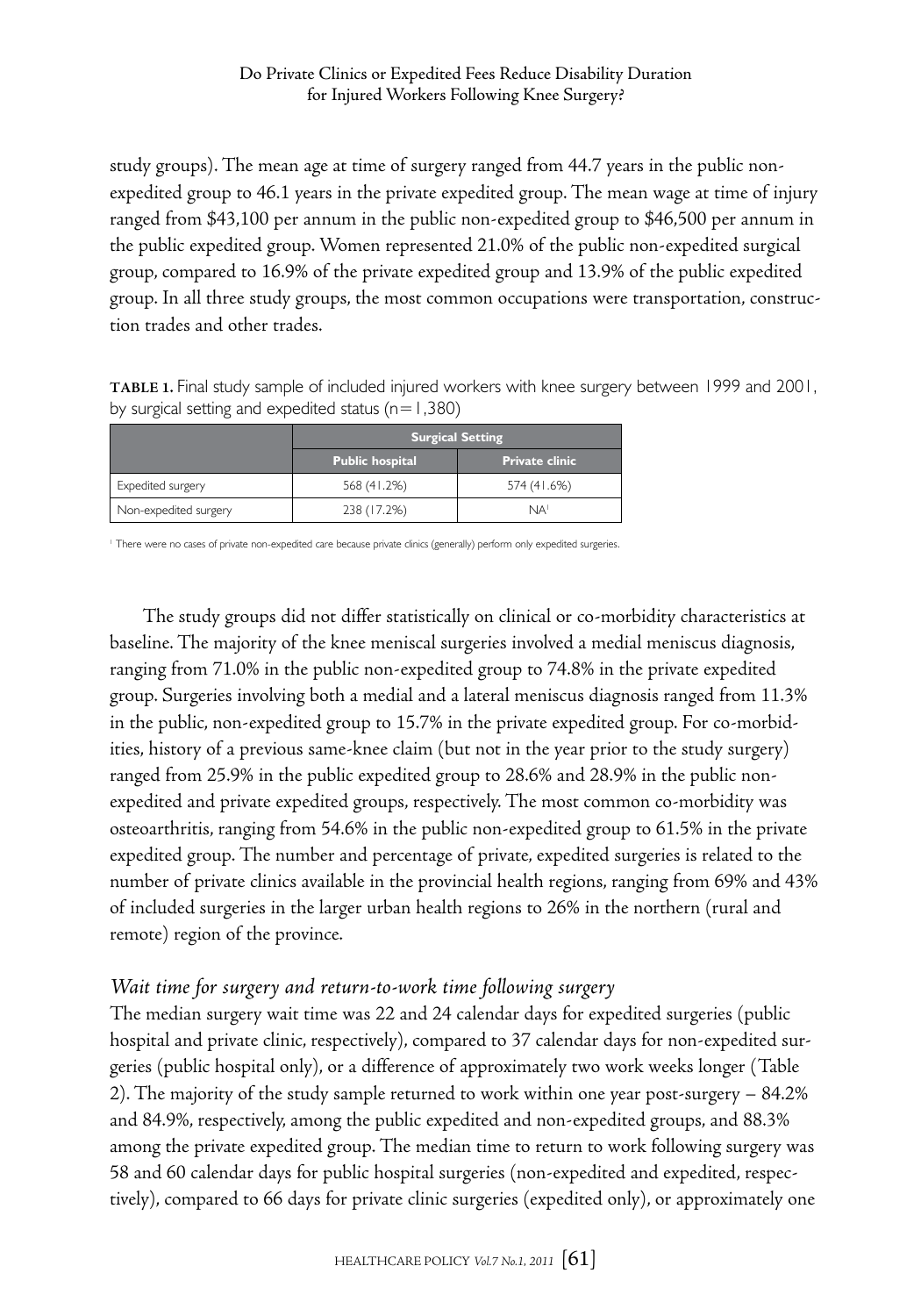work week longer (Table 2). The total disability duration in this study defined as last surgical consult to first return to work was 91 and 101 days for expedited surgeries (public hospital and private clinic, respectively) compared to 117 days for non-expedited surgeries (public hospital only), an overall difference attributable largely to the expedited surgical wait time.

|                       | Wait Time for Surgery (median days, IQR) <sup>3</sup>    |                       |  |  |
|-----------------------|----------------------------------------------------------|-----------------------|--|--|
|                       | <b>Public hospital</b>                                   | <b>Private clinic</b> |  |  |
| Expedited surgery     | 22(12, 38)                                               | 24 (13, 39)           |  |  |
| Non-expedited surgery | 37(18, 71)                                               | NA <sup>2</sup>       |  |  |
|                       | Return-to-Work Time Post-Surgery (median days, IQR)      |                       |  |  |
|                       | <b>Public hospital</b>                                   | <b>Private clinic</b> |  |  |
| Expedited surgery     | 60(35, 162)                                              | 66(37, 161)           |  |  |
| Non-expedited surgery | 58 (29, 164)                                             | NA <sup>2</sup>       |  |  |
|                       | Combined Disability Time (median days, IQR) <sup>3</sup> |                       |  |  |
|                       | <b>Public hospital</b>                                   | <b>Private clinic</b> |  |  |
| Expedited surgery     | 91(58, 186)                                              | 101(62, 194)          |  |  |
| Non-expedited surgery | 117(65, 220)                                             | NA <sup>2</sup>       |  |  |

**Table 2.** Median wait time for surgery and return-to-work time post-surgery by expedited status and surgical setting, adjusted for socio-demographic, clinical and work characteristics<sup>1</sup>

<sup>1</sup> Adjusted for age, gender, wage, occupation, health authority and co-morbidities (previous surgery/claim and osteoarthritis).

<sup>2</sup> There were no cases of private non-expedited care because private clinics (generally) perform only expedited surgeries.

<sup>3</sup> Note that median times are not additive.

## *Results for multivariable quantile regression*

The effect of the expedited fee on the wait time to surgery varied for different groups. Looking first at the 50th percentile of the distribution of surgery wait time, we found the difference was 12.5 and 14.0 fewer days for expedited knee surgeries (private and public, respectively) compared to the median wait for non-expedited surgeries (Table 3). The 75th percentile of the distribution had a difference of 33 and 34 fewer days for expedited care for both surgical settings. Differences were not significant at the 95% confidence interval level for the 25th percentile of the distribution (i.e.,  $\sim$  6 days less for both expedited groups compared to the non-expedited group).

The difference in time to return to work post-surgery was approximately one week longer (four to six days) for both the public and private expedited groups compared to the median time for the public non-expedited group (Table 3) across the distribution, with the exception of the public expedited group at the 75% percentile (two days less). None of the differences for return to work were statistically significant across the percentile groups. The overall net effect was that the public expedited group had the shortest disability duration from surgical consult to return to work, whereby the expedited fee significantly reduced the surgery wait time (regardless of surgical setting), and surgeries performed in public hospitals had the shortest return-to-work time.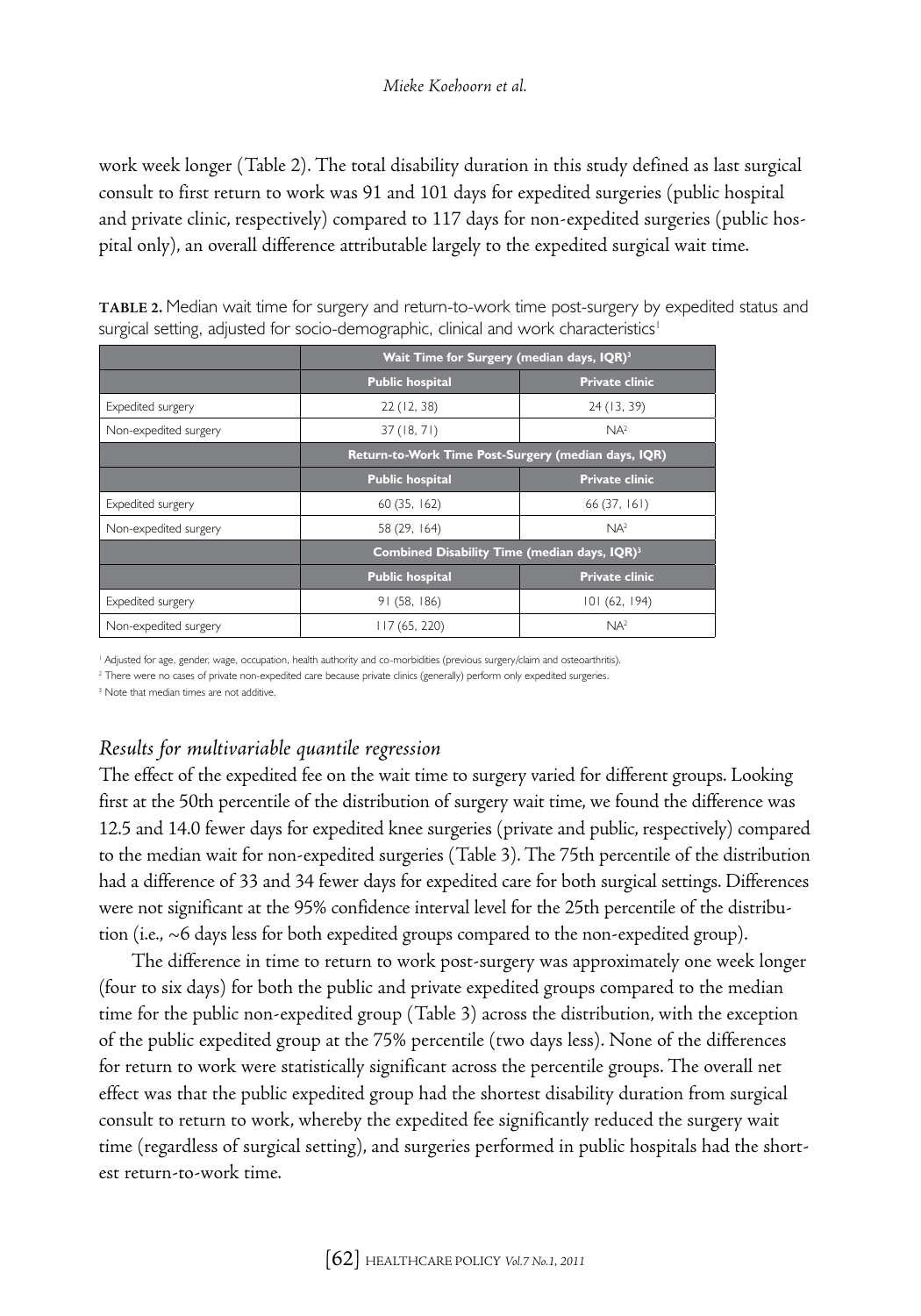**Table 3.** Adjusted quantile regression results for differences in median days for surgical wait time and return-to-work time among injured workers undergoing knee meniscectomy or meniscal repair surgery, by surgical setting and expedited status. The regression coefficients represent the difference in days relative to the median number of days for the public, non-expedited group, by individuals in the 25th, 50th and 75th percentiles of the distribution, respectively.

|                                                                                                                                                               | 25% Percentile<br>Coefficient (95% CI)             | 50% Percentile<br>Coefficient (95% CI)                              | <b>75% Percentile</b><br>Coefficient (95% CI)                      |  |  |
|---------------------------------------------------------------------------------------------------------------------------------------------------------------|----------------------------------------------------|---------------------------------------------------------------------|--------------------------------------------------------------------|--|--|
|                                                                                                                                                               | Surgical Wait Time Model <sup>1</sup>              |                                                                     |                                                                    |  |  |
| <b>RFF</b><br>Public hospital, non-expedited<br>Public hospital, expedited<br>$-5.7$ ( $-12.1$ , 0.8)<br>Private clinic, expedited<br>$-5.7$ ( $-12.2$ , 0.9) |                                                    | <b>RFF</b><br>$-14.0$ ( $-20.0$ , 8.0)<br>$-12.5$ ( $-18.8, -6.2$ ) | <b>RFF</b><br>$-33.0$ ( $-49.4$ , 16.6)<br>$-34.0$ $(-50.9, 17.1)$ |  |  |
|                                                                                                                                                               | Return-to-Work Time Model <sup>2</sup>             |                                                                     |                                                                    |  |  |
| Public hospital, non-expedited<br>Public hospital, expedited<br>Private clinic, expedited                                                                     | <b>RFF</b><br>$5.4 (-1.2, 11.9)$<br>6.9(0.2, 13.6) |                                                                     | <b>RFF</b><br>$-2.1$ ( $-36.6$ , 32.2)<br>$6.7(-37.7, 51.1)$       |  |  |

<sup>1</sup> Model adjusted for age, gender, wage and health authority (geographic location).

<sup>2</sup> Model adjusted for age, gender, wage, occupation, health authority (geographic location) and clinical/co-morbid characteristics.

# Discussion

Workers' compensation systems in Canada have been social insurance providers, including the payer of health services, for injured workers since the early 1900s. Indeed, this system evolved separately and well before the introduction of the universal coverage of hospital and physician care in Canada (Bogyo 2008). These systems have evolved over the past decade to develop policies and practices such as expedited fees and/or the use of private clinics for delivery of health services to injured workers (Hurley et al. 2008; Bogyo 2008). The intent of these recent policies and programs is to return workers to work as soon as possible without unnecessary delays. This approach benefits both the workers' compensation system, by reducing disability duration (including claim costs borne by the compensation system and ultimately the employer), and the workers, who have a decreasing probability of returning to work the longer they are off work (Hogg-Johnson and Cole 2003).

The introduction of these recent policies and procedures has sparked a larger debate about perceived unequal access to healthcare for Canadians (see Hurley et al. 2008 and Bogyo 2008). Some commentators (Hurley et al. 2008) argue that expedited fees and the use of private clinics as a means of accelerating access to care undermine the core principles of the *Canada Health Act* by condoning cause-of-injury, illness- or insurance plan–related queue jumping, or by reallocating limited human resources (e.g., orthopaedic surgeons) from serving patients paid through the public system to patients paid through a parallel insurance fund. Others argue (Bogyo 2008), conversely, that workers' compensation benefits provide healthcare coverage to individuals who might not otherwise be covered by provincial health insurance (e.g., foreign workers), that decisions are based on medical need rather than preferred access, and that the additional source of funding can reduce the burden on the overall system by purchasing afterhour services such as surgery time. The results of our analysis inform this debate by providing evidence on the effects of certain policies enacted by this parallel funding system, on wait times for surgery, elapsed time until return to work and disability time for injured workers.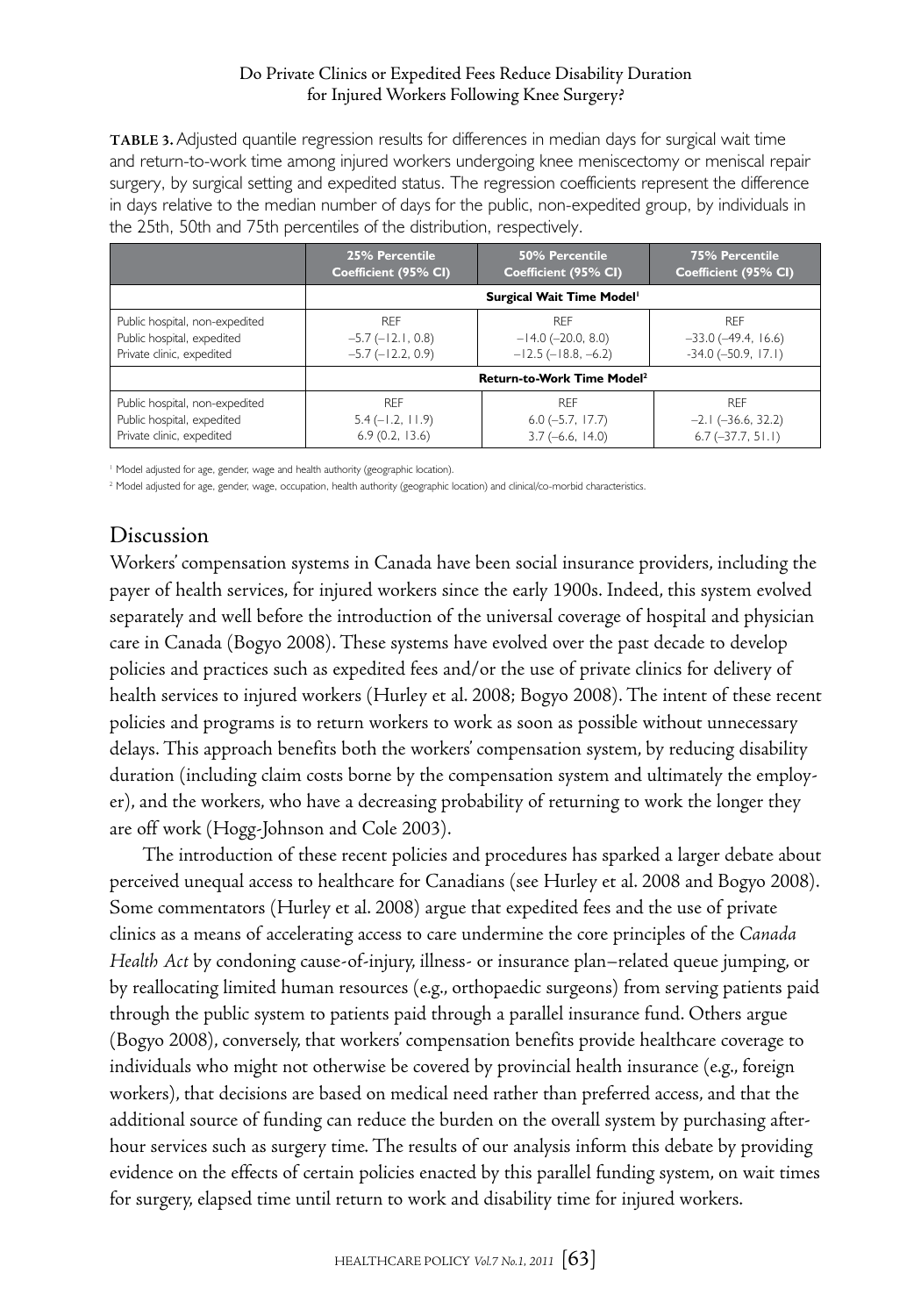Our analysis focused on an internal comparison of injured workers by differences in expedited status and surgical setting under the workers' compensation insurance system, to investigate the effect of private delivery of care and fee incentives in the context of a publicly administered workers' compensation system. This study did not provide an opportunity to compare access and disability outcomes for individuals undergoing the same surgery through the two different insurance plans (i.e., workers' compensation and provincial health). However, the evaluation of these policies and procedures is warranted internally within the workers' compensation environment, and may also provide evidence to inform policies and procedures for the broader healthcare system.

As a policy under the workers' compensation insurance system, expedited fees were effective in reducing wait time to surgery. While a difference of only two weeks may not improve longer-term clinical outcomes post-surgery, it represents a reduction in the total disability duration (i.e., pain, suffering, quality of life) for the injured worker and increases the worker's likelihood of successfully returning to work; the reduced disability duration also represents a cost saving to the workers' compensation system for time-loss benefits and to employers who pay compensation premiums based on the frequency and duration of their claims experience. Since our study period, the majority of workers' compensation surgeries have become expedited, suggesting that unequal access is not a major issue within the workers' compensation population today. These results suggest that the expedited fee does no harm within the narrow context of the workers' compensation environment, though the cost–benefit question remains.

What is less clear is whether the expedited fee incentive creates inequity within our overall healthcare system. Planned surgeries covered by workers' compensation insurance in British Columbia, regardless of expedited status, are provided in public hospitals during blocks of surgical time purchased outside regular operating hours and should not, by definition, affect access to surgeries by the general public; it may, in fact, help to reduce wait times overall in the system by using compensation dollars to increase operating times. However, the provision of surgeries "after hours" or within private clinics may result in a redistribution of finite resources (e.g., surgeons, surgeon time, surgical staff ) from one insurance provider to another, favouring those associated with higher fees, thus creating inequities. An evaluation of the effect of workers' compensation policies on inequity in the provincial healthcare system was not part of this study and warrants future investigation.

Despite surgery wait time differences, injured workers in the public hospital group tended to do slightly better in terms of time to return to work after surgery compared to workers in the private clinic group. This finding is consistent with previous evidence that suggested better outcomes from public than private clinical settings (Devereaux et al. 2002; McGregor et al. 2005; Wegener et al. 1998). In this case, the improved outcomes were a shorter disability duration and earlier return to work for injured workers. Some might argue that the approximate one-week difference was not statistically significant and, as such, the provision of surgeries with private clinics "does no harm" within the context of the workers' compensation environment. Yet, as with expedited fees, it remains unclear whether the reliance on for-profit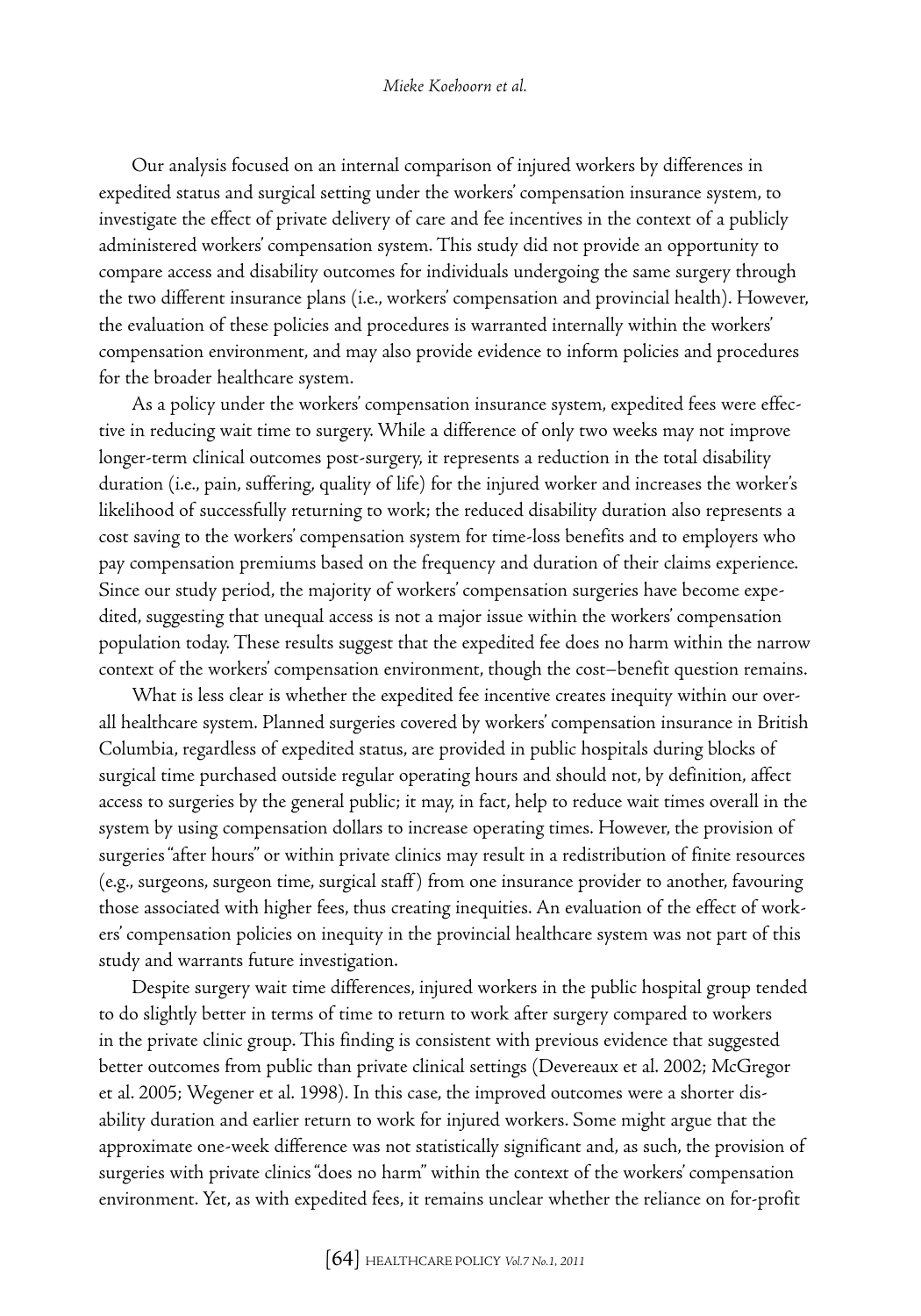clinics increases capacity for surgeries with costs borne appropriately by employers and industries for work-related injuries, or whether they redistribute finite resources away from the provision of surgeries within the public healthcare system. Further, minimal differences in disability duration for patients treated by private clinics relative to those treated in public hospitals, given the added cost associated with surgeries performed in for-profit clinics, suggest that a future economic evaluation of this workers' compensation policy is warranted.

In addition to the broader policy implications of the expedited fee and private clinic surgical settings, this study turned up a number of other interesting findings, despite some limitations. First, the median surgery wait times for expedited surgeries, at 22 and 24 days for public and private surgical settings, respectively, exceeded the 21-day definitional criterion. The criterion used to determine whether the expedited fee is paid is, by definition, from surgical approval date to surgery. However, the former date was not consistently recorded in the clinical data files at WorkSafeBC. We relied on last surgical consult date, a date that was consistently recorded in those files, as a proxy for surgery approval date, and this approach may explain some of the observed discrepancy. Yet, it cannot explain either the 50% of the distribution that had surgery wait times greater than 21 days despite an expedited fee having been paid, or, most notably, the upper inter-quartile value of 38 days. The findings on expedited fees for the observed surgical wait times beyond the 21-day criterion reported here have already prompted administrative changes by WorkSafeBC.

In the current study, it was thought that surgical cases complicated by pre-existing comorbidities would be directed to a public hospital in the event that a longer stay seemed likely (i.e., surgeries performed in a private clinic would require that the individual be transferred to a public hospital if the stay was longer than a day). Indeed, the public non-expedited group had greater variability in their wait times, suggesting that the time leading up to surgery may be confounded by co-morbidities and that individuals with complications may be directed to the public system. Regardless, all wait times in the current study were within 12-month (Sanmartin et al. 2005) and six- to nine-month (Rossvoll et al. 1993) periods identified by others for improved outcomes, including return to work; and a median difference of two weeks between groups classified by expedited status was not likely to lead to major differences in return-to-work outcomes, as was seen in our final results.

Sample selection related to compensation and clinical characteristics is critical when evaluating program or treatment effects using non-experimental observational designs. The decision of where (private versus public) and when (within 21 days of surgical approval or not) workrelated surgeries are performed is based on input from the injured worker's case manager and surgeon, injured worker preference (i.e., opting for a surgeon, date or location of choice) and availability of surgeon/surgical facilities. The possibility of differential sample selection into study groups was investigated. Average age, proportion female, pre-claim wage, type of occupation, presence of co-morbidity/co-pathology and having a previous knee claim were distributed similarly across the public non-expedited, public expedited and private expedited study groups, indicating that across multiple demographic, socio-economic and clinical characteristics there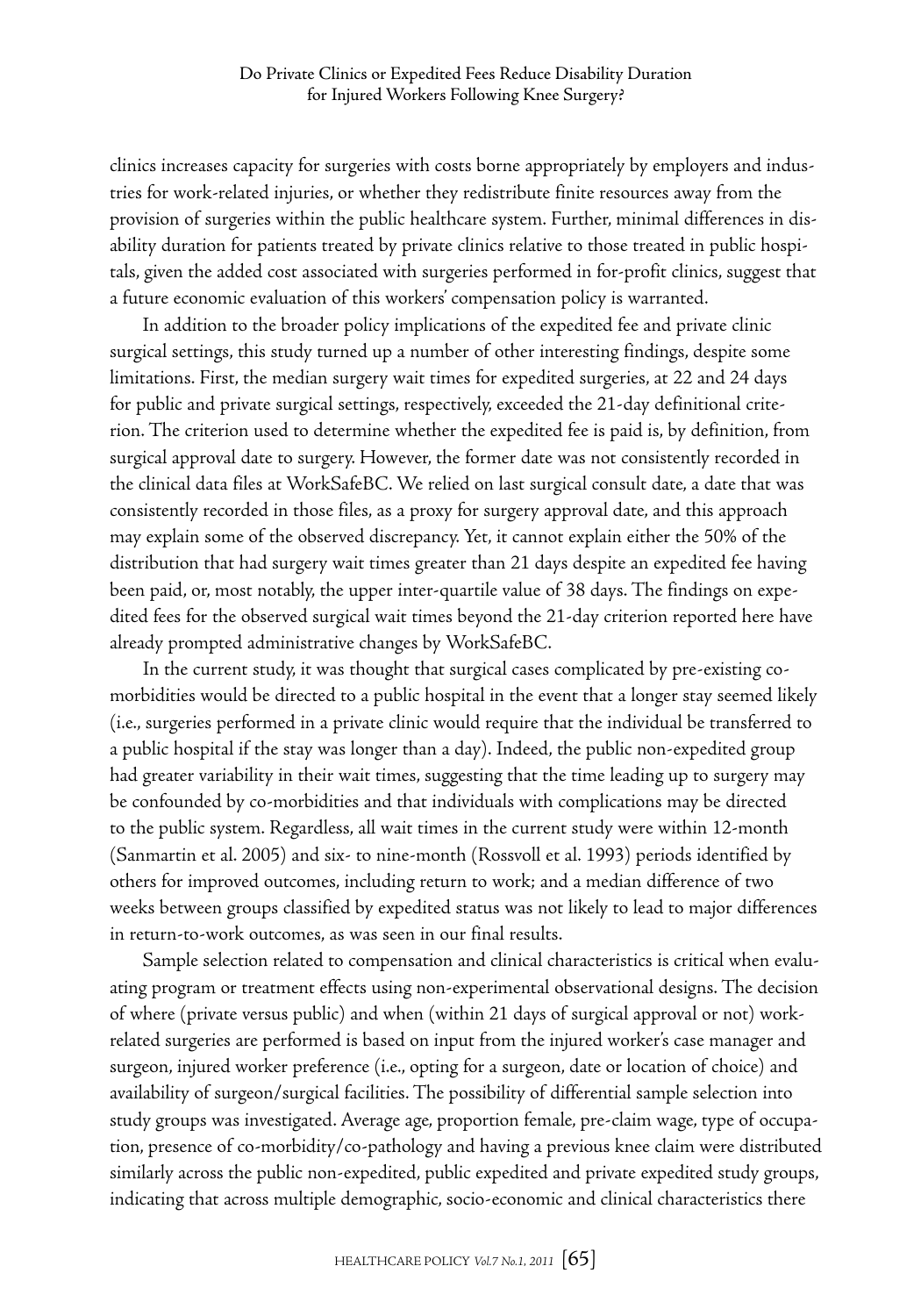did not appear to be systematic differential sample selection. Finally, the incentive for surgeons is the same regardless of where they perform an expedited surgery – the fee is paid to them directly for both private and public settings in addition to their regular payment structures.

# Conclusion

A difference of approximately two weeks in surgery wait time associated with the expedited fee policy may have meaningful clinical and quality-of-life implications for injured workers, in addition to being cost-effective policy for workers' compensation insurance systems, but did not affect the return-to-work time post-surgery as part of total disability duration. Minimal (and not statistically significant) differences in disability duration were observed for surgeries performed in private clinics versus public hospitals. The expedited and private clinic policies do not appear to introduce harmful consequences to injured workers within the workers' compensation insurance system, although an economic analysis of the policies may be informative to the workers' compensation system and may provide evidence to inform the broader societal consequences of these policies. Evaluating the effect of workers' compensation policies and practices on issues of access and resources for all Canadians within provincial healthcare systems, while a more challenging endeavour, also warrants future investigation.

*Correspondence may be directed to: Mieke Koehoorn, PhD, Associate Professor, School of Population and Public Health, University of British Columbia, Vancouver, BC; tel.: 604-822-5756; e-mail: mieke.koehoorn@ubc.ca.*

#### References

Bogyo, T.J. 2008. "The Case for Excluding Workers' Compensation Insurance from Medicare." *Healthcare Papers* 8(3): 21–29.

Coyte, P.C., J.G. Wright, G.A. Hawker, C. Bombardier, R.S. Dittus, J.E. Paul, D.A. Freund and E. Ho. 1994. "Waiting Times for Knee-Replacement Surgery in the United States and Ontario." *New England Journal of Medicine* 331(16): 1068–71.

Devereaux, P.J., P.T. Choi, C. Lacchetti, B. Weaver, H.J. Schunemann, T. Haines, J.N. Lavis, B.J. Grant, D.R. Haslam, M. Bhandari, T. Sullivan, D.J. Cook, S.D. Walter, M. Meade, H. Khan, N. Bhatnagar and G.H Guyatt. 2002. "A Systematic Review and Meta-Analysis of Studies Comparing Mortality Rates of Private For-Profit and Private Not-for-Profit Hospitals." Review. *Canadian Medical Association Journal* 166(11): 1399–406.

Hogg-Johnson, S. and D.C. Cole. 2003. "Early Prognostic Factors for Duration on Temporary Total Benefits in the First Year among Workers with Compensated Occupational Soft Tissue Injuries." *Occupational and Environmental Medicine* 60(4): 244–53.

Hurley, J., D. Pasic, J.N. Lavis, A.J. Culyer, C.A. Mustard and W. Gnam. 2008. "Parallel Payers and Preferred Access: How Canada's Workers' Compensation Boards Expedite Care for Injured and Ill Workers." *Healthcare Papers* 8(3): 6–14.

Koenker, R. and K.F. Hallock. 2001. "Quantile Regression." *Journal of Economic Perspectives* 15: 143–56.

McGregor, M.J., M. Cohen, K. McGrail, A.M. Broemeling, R.N. Adler, M. Schulzer, L. Ronald, Y. Cvitkovich and M. Beck. 2005. "Staffing Levels in Not-for-Profit and For-Profit Long-Term Care Facilities: Does Type of Ownership Matter?" *Canadian Medical Association Journal* 172(5): 645–49.

Population Data BC, University of British Columbia. 2009. *Research Data Access Framework.* Retrieved July 5, 2011. <http://www.popdata.bc.ca/dataaccess/rdaf>.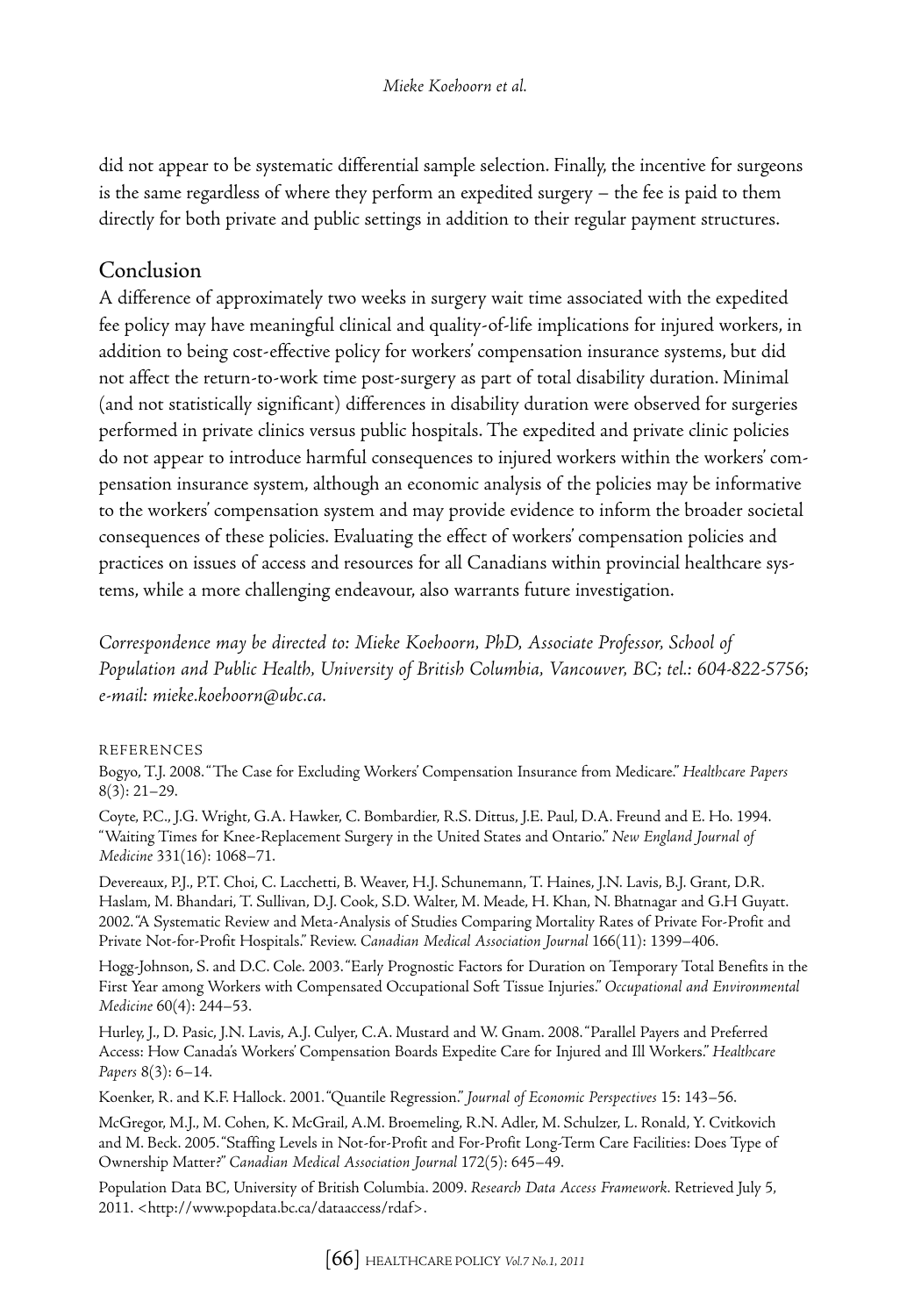#### Do Private Clinics or Expedited Fees Reduce Disability Duration for Injured Workers Following Knee Surgery?

Rossvoll, I., P. Benum, T.R. Bredland, K. Solstad, E. Arntzen and S. Jorgensen. 1993. "Incapacity for Work in Elective Orthopaedic Surgery: A Study of Occurrence and the Probability of Returning to Work After Treatment." *Journal of Epidemiology and Community Health* 47(5): 388–94.

Sanmartin, C. 2000. *A Study of Surgical Waiting Lists and Waiting Times for Selected Procedures in British Columbia.* University of British Columbia, Department of Health Care and Epidemiology. PhD thesis. Koerner Library Call Number: AW5 .B7 2000-566153.

Sanmartin, C., E. Bohm, B. Coner-Spady, C. DeCoster, M. Dunbar, D. Lorenzetti, L. McLaren and J. McGurran. 2005. "Towards Establishing Evidence Based Benchmarks for Acceptable Waiting Times for Joint Replacement Surgery. Report 2." Retrieved July 5, 2011. <http://www.wcwl.ca/media/pdf/library/cihr\_synthesis\_reports.2.pdf>.

Sanmartin, C., S.E. Shortt, M.L. Barer, S. Sheps, S. Lewis and P.W. McDonald. 2000. "Waiting for Medical Services in Canada: Lots of Heat, But Little Light." *Canadian Medical Association Journal* 162(9): 1305–10.

Shortt, S.E., R.A. Shaw, D. Elliott and W.J. Mackillop. 2004. "Monitoring Trends in Waiting Periods in Canada for Elective Surgery: Validation of a Method Using Administrative Data." *Canadian Journal of Surgery* 47(3): 173–78.

Wegener, M., P.H. Alsbirk and K. Hojgaard-Olsen. 1998. "Outcome of 1000 Consecutive Clinic- and Hospital-Based Cataract Surgeries in a Danish County." *Journal of Cataract and Refractive Surgery* 24(8): 1152–60.

Williams, O., P. Fitzpatrick, S. Hajat, B.C. Reeves, A. Stimpson, R.W. Morris, D.W. Murray, M. Rigge, P.J. Gregg and National Total Hip Replacement Outcome Study Steering Committee. 2002. "Mortality, Morbidity, and 1-Year Outcomes of Primary Elective Total Hip Arthroplasty." *Journal of Arthroplasty* 17(2): 165–71.

WorkSafeBC – Workers' Compensation Board of British Columbia. 2009. *WorkSafeBC Statistics 2008.* Richmond, BC, Workers' Compensation Board of British Columbia. Retrieved July 5, 2011. <http://www.worksafebc.com/ publications/reports/statistics\_reports/assets/pdf/stats2008.pdf>.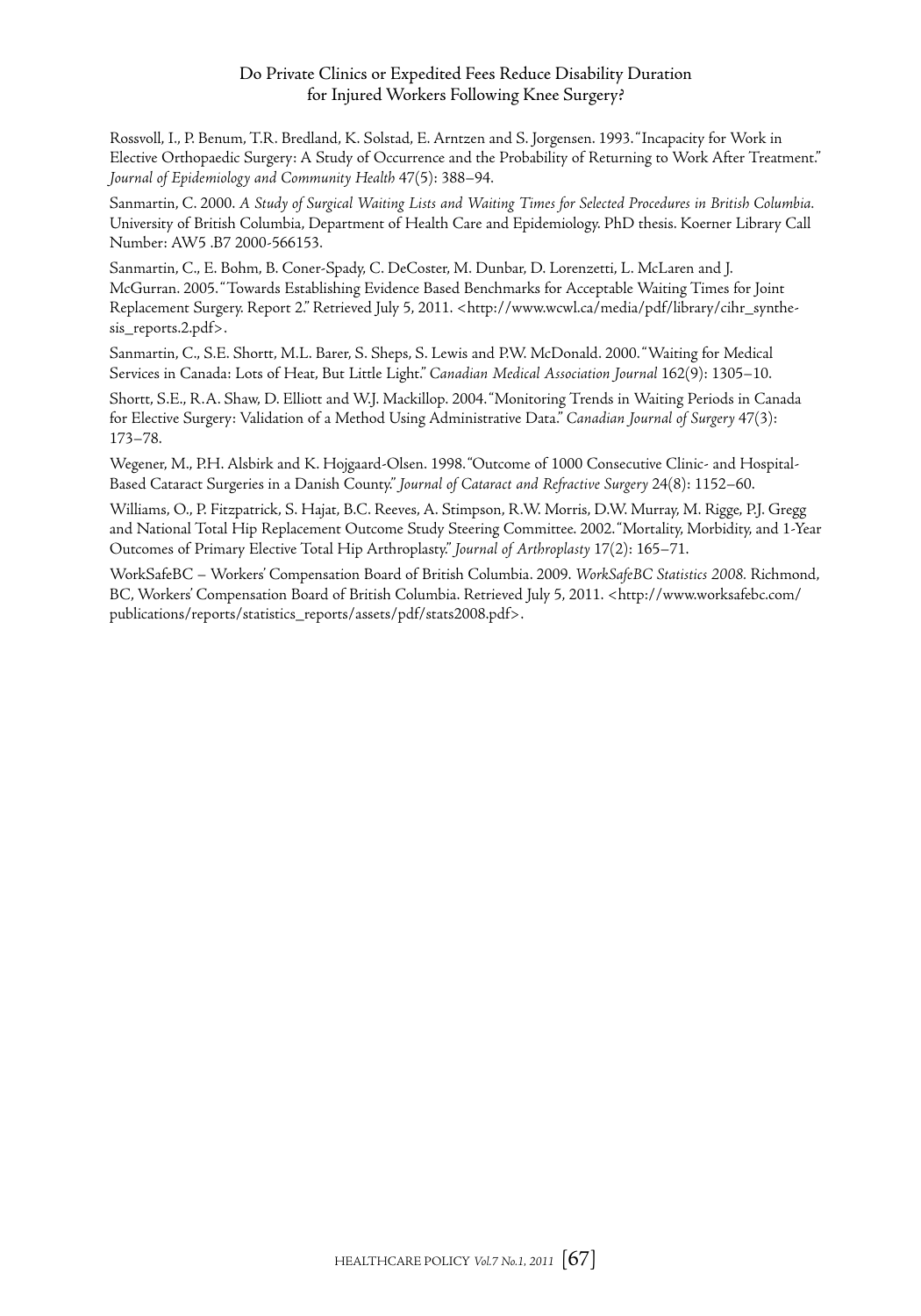# Do Private Clinics or Expedited Fees Reduce Disability Duration for Injured Workers Following Knee Surgery?

Les cliniques privées ou les frais de traitement accéléré réduisent-ils la durée du temps d'invalidité chez les travailleurs blessés qui ont subi une chirurgie du genou?

Mieke Koehoorn, PhD et al .

**Table A-1.** Distribution of demographic, socio-economic, occupational, geographic and clinical/ co-morbid characteristics for workers with meniscal knee surgery ( $n=1,380$ ), by surgical setting and expedited study groups

|                                                                         |                                                                                                                                      |                                       | Group $(n=574)$                                   | <b>Private Clinic, Expedited</b>                                                                               | <b>Public Hospital,</b><br><b>Expedited Group</b><br>$(n=568)$ |                                                    | Public Hospital, Non-<br><b>Expedited Group</b><br>$(n=238)$                                                   |                                    |                                                    |                                                                                                                |
|-------------------------------------------------------------------------|--------------------------------------------------------------------------------------------------------------------------------------|---------------------------------------|---------------------------------------------------|----------------------------------------------------------------------------------------------------------------|----------------------------------------------------------------|----------------------------------------------------|----------------------------------------------------------------------------------------------------------------|------------------------------------|----------------------------------------------------|----------------------------------------------------------------------------------------------------------------|
|                                                                         |                                                                                                                                      | n                                     | $%$ or<br>mean                                    | (95% CI)                                                                                                       | n                                                              | $%$ or<br>mean                                     | (95% CI)                                                                                                       | n                                  | $%$ or<br>mean                                     | (95% CI)                                                                                                       |
| Age                                                                     | Mean                                                                                                                                 |                                       | 46.1                                              | $(45.3 - 46.9)$                                                                                                |                                                                | 45.5                                               | $(44.7 - 46.3)$                                                                                                |                                    | 44.7                                               | $(43.5 - 46.0)$                                                                                                |
|                                                                         | 15-30 years<br>30-40 years<br>40-50 years<br>$50-65$ years                                                                           | 42<br>112<br>201<br>219               | 7.3%<br>19.4%<br>35.0%<br>38.2%                   | $(5.2 - 9.5)$<br>$(16.3 - 22.8)$<br>$(31.1 - 38.9)$<br>$(34.2 - 42.1)$                                         | 43<br>120<br>206<br>199                                        | 7.6%<br>21.1%<br>36.3%<br>35.0%                    | $(5.4 - 9.8)$<br>$(17.8 - 24.5)$<br>$(32.3 - 40.2)$<br>$(31.1 - 39.0)$                                         | 8<br>54<br>85<br>8 <sub>1</sub>    | 7.6%<br>22.7%<br>35.7%<br>34.0%                    | $(4.2 - 10.9)$<br>$(17.3 - 28.0)$<br>$(29.6 - 41.8)$<br>$(28.0 - 40.1)$                                        |
| Wage <sup>1</sup>                                                       | Mean (\$1,000s)<br>$<$ \$30,000<br>\$30-\$40,000<br>\$40-\$50,000<br>\$50-\$60,000<br>$>$ \$60,000                                   | 135<br>109<br>117<br>90<br>123        | 45.4<br>23.5%<br>19.0%<br>20.4%<br>15.7%<br>21.4% | $(43.7 - 47.1)$<br>$(20.0 - 27.0)$<br>$(15.8 - 22.2)$<br>$(17.1 - 23.7)$<br>$(12.7 - 18.7)$<br>$(18.1 - 24.8)$ | 117<br>111<br>112<br> 0 <br>127                                | 46.5<br>20.6%<br>19.5%<br>19.7%<br>17.8%<br>22.4%  | $(44.7 - 48.3)$<br>$(17.3 - 23.9)$<br>$(16.3 - 22.8)$<br>$(16.4 - 23.0)$<br>$(14.6 - 20.9)$<br>$(18.9 - 25.8)$ | 60<br>51<br>44<br>38<br>45         | 43.1<br>25.2%<br>21.4%<br>18.5%<br>16.0%<br>18.9%  | $(40.5 - 45.7)$<br>$(19.7 - 30.8)$<br>$(16.2 - 26.7)$<br>$(13.5 - 23.5)$<br>$(11.3 - 20.7)$<br>$(13.9 - 23.9)$ |
| Gender                                                                  | Women                                                                                                                                | 97                                    | 16.9%                                             | $(13.8 - 20.0)$                                                                                                | 79                                                             | 13.9%                                              | $(11.1 - 16.8)$                                                                                                | 50                                 | 21.0%                                              | $(15.8 - 26.2)$                                                                                                |
| Health Authority<br>(Location)                                          | Vancouver<br>Vancouver Island<br>Interior<br>Fraser Valley<br>Northern                                                               | 270<br>145<br>49<br>87<br>23          | 47.0%<br>25.3%<br>8.5%<br>15.2%<br>4.0%           | $(42.9 - 51.1)$<br>$(21.7 - 28.8)$<br>$(6.2 - 10.8)$<br>$(12.2 - 18.1)$<br>$(2.4 - 5.6)$                       | 84<br>130<br> 40<br>172<br>42                                  | 14.8%<br>22.9%<br>24.6%<br>30.3%<br>7.4%           | $(11.9 - 17.7)$<br>$(19.4 - 26.4)$<br>$(21.1 - 28.2)$<br>$(26.5 - 34.1)$<br>$(5.2 - 9.6)$                      | 35<br>65<br>37<br>78<br>23         | 14.7%<br>27.3%<br>15.5%<br>32.8%<br>9.7%           | $(10.2 - 19.2)$<br>$(21.6 - 33.0)$<br>$(10.9 - 20.2)$<br>$(26.8 - 38.8)$<br>$(5.9 - 13.4)$                     |
| Occupation<br>(Top 4) <sup>2</sup>                                      | Service<br>Construction<br>Other trades<br>Transportation                                                                            | 67<br>87<br>90<br>104                 | 11.7%<br>15.2%<br>15.7%<br>18.1%                  | $(9.0 - 14.3)$<br>$(12.2 - 18.1)$<br>$(12.7 - 18.7)$<br>$(15.0 - 21.3)$                                        | 67<br>   <br>77<br>89                                          | 11.8%<br>19.5%<br>13.6%<br>15.7%                   | $(9.1 - 14.5)$<br>$(16.3 - 22.8)$<br>$(10.7 - 16.4)$<br>$(12.7 - 18.7)$                                        | 28<br>40<br>35<br>40               | 11.8%<br>16.8%<br>14.7%<br>16.8%                   | $(7.6 - 15.9)$<br>$(12.0 - 21.6)$<br>$(10.2 - 19.2)$<br>$(12.0 - 21.6)$                                        |
| Clinical/<br>Co-morbid<br>Conditons<br>Returned to work within 365 days | Previous knee claim<br>Previous knee surgery<br>Osteoarthritis <sup>3</sup><br>Other joint pathologies <sup>4</sup><br>ACL diagnoses | 166<br>116<br>353<br>154<br>54<br>507 | 28.9%<br>20.2%<br>61.5%<br>26.8%<br>9.4%<br>88.3% | $(25.2 - 32.6)$<br>$(16.9 - 23.5)$<br>$(57.5 - 65.5)$<br>$(23.2 - 30.5)$<br>$(7.0 - 11.8)$<br>$(85.7 - 91.0)$  | 147<br>108<br>311<br>172<br>67<br>478                          | 25.9%<br>19.0%<br>54.8%<br>30.3%<br>11.8%<br>84.2% | $(22.3 - 29.5)$<br>$(15.8 - 22.3)$<br>$(50.6 - 58.9)$<br>$(26.5 - 34.1)$<br>$(9.1 - 14.5)$<br>$(81.1 - 87.2)$  | 68<br>59<br>130<br>59<br>27<br>202 | 28.6%<br>24.8%<br>54.6%<br>30.3%<br>11.3%<br>84.9% | $(22.8 - 34.4)$<br>$(19.3 - 30.3)$<br>$(48.3 - 61.0)$<br>$(24.4 - 36.1)$<br>$(7.3 - 15.4)$<br>$(80.3 - 89.5)$  |

1 Annualized wage used for lost-time compensation.

<sup>2</sup> Standard Occupation Classification (SOC) at time of injury.

<sup>3</sup> Includes diagnoses of articular cartilage changes and chondromalacia.

4 Includes diagnoses of osteophytes, plicas and knee-locking.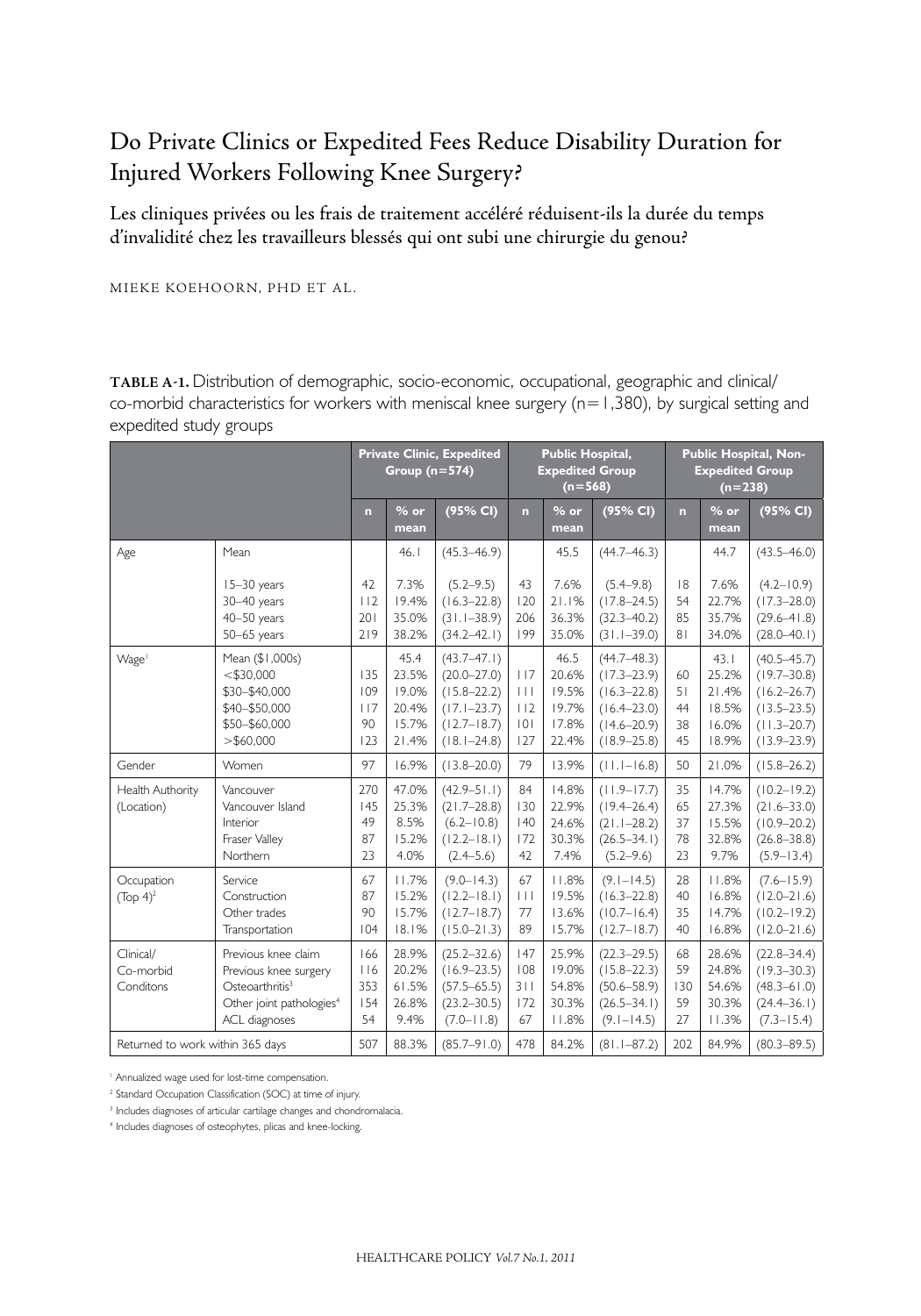**Table A-2.** Adjusted quantile regression results for differences in median days (and inter-quartile range) for surgical wait time among injured workers undergoing knee meniscectomy or meniscal repair surgery by surgical setting and expedited status. *The regression coefficients represent the difference in days relative to the median number of days for the public, non-expedited group, by individuals in the 25th, 50th and 75th percentiles, respectively.*

|                                                 |                                                                               | <b>25th Percentile</b>                                                                                                       | <b>50th Percentile</b>                                                                                                          | <b>75th Percentile</b>                                                                                                                  |
|-------------------------------------------------|-------------------------------------------------------------------------------|------------------------------------------------------------------------------------------------------------------------------|---------------------------------------------------------------------------------------------------------------------------------|-----------------------------------------------------------------------------------------------------------------------------------------|
|                                                 |                                                                               | Coefficient [95% CI]'                                                                                                        | Coefficient [95% CI] <sup>1</sup>                                                                                               | Coefficient [95% CI] <sup>1</sup>                                                                                                       |
| Surgical Setting and<br><b>Expedited Status</b> | Public hospital; non-expedited<br>Private clinic; expedited                   | <b>RFF</b><br>$-5.67$ [ $-12.18$ , 0.85]<br>$-5.67$ [ $-12.11$ , 0.78]                                                       | <b>RFF</b><br>$-12.50$ [ $-18.77, -6.23$ ]***<br>$-14.00$ [-20.00, -8.00]**                                                     | <b>RFF</b><br>$-34.00$ [ $-50.93$ , $-7.07$ ]***<br>$-33.00$ [ $-49.38$ , $-16.62$ ]***                                                 |
|                                                 | Public hospital; expedited                                                    |                                                                                                                              |                                                                                                                                 |                                                                                                                                         |
| Gender                                          | Women vs. Men                                                                 | $-0.33$ [ $-3.99$ , 3.32]                                                                                                    | $2.75$ [-1.26, 6.76]                                                                                                            | $-1.00$ [-6.71, 4.71]                                                                                                                   |
| Age                                             | $<$ 30 years<br>30-40 years<br>40-50 years<br>50-65 years                     | <b>RFF</b><br>$-3.67$ [ $-10.02$ , 2.68]<br>$1.00$ [-5.70, 7.70]<br>$0.67$ [-5.71, 7.05]                                     | <b>RFF</b><br>$-2.00$ [ $-8.95$ , 4.95]<br>$-0.75$ [ $-7.60$ , 6.10]<br>$-0.75$ [ $-8.01$ , 6.51]                               | <b>RFF</b><br>$1.00$ [ $-11.07$ , 13.07]<br>$-2.00$ [ $-12.58$ , 8.58]<br>$0.00$ [-11.19, 11.19]                                        |
| Wage                                            | $<$ \$30.000<br>\$30-\$40,000<br>\$40-\$50,000<br>\$50-\$60,000<br>> \$60.000 | <b>RFF</b><br>$1.00$ [-3.16, 5.16]<br>$1.33$ [-3.97, 6.64]<br>$0.00$ [-4.21, 4.21]<br>$0.33$ [ $-4.29$ , $4.95$ ]            | <b>RFF</b><br>$2.25$ [-1.87, 6.37]<br>$0.00$ $[-4.49, 4.49]$<br>$-0.75$ [ $-5.38$ , 3.88]<br>$0.25$ [-3.82, 4.32]               | <b>RFF</b><br>$-1.00$ [ $-8.44$ , 6.44]<br>$-2.00$ [ $-9.82, 5.82$ ]<br>$-5.00$ [ $-12.45$ , 2.45]<br>$-4.00$ [ $-11.46$ , 3.46]        |
| Health Authority                                | Vancouver Coastal<br>Vancouver Island<br>Interior<br>Fraser<br>Northern       | <b>RFF</b><br>$0.00$ $[-5.27, 5.27]$<br>$-5.00$ [ $-9.82$ , $-0.18$ ]*<br>$3.33$ [-1.42, 8.08]<br>$-5.67$ [ $-12.93$ , 1.60] | <b>RFF</b><br>$-3.50$ [ $-9.30$ , 2.30]<br>$-4.75$ [ $-10.11$ , 0.61]<br>$4.50$ [-1.18, 10.18]<br>$-4.75$ [ $-14.07$ , $4.57$ ] | <b>REF</b><br>$-10.00$ [ $-19.19$ , $-0.81$ ]*<br>$-11.00$ [-20.76, $-1.24$ ]*<br>$-1.00$ [ $-10.58$ , 8.58]<br>$-11.00$ [-22.26, 0.26] |
| Constant                                        |                                                                               | 18.33 [9.84, 26.83]***                                                                                                       | 37.50 [28.91, 46.09]***                                                                                                         | 80.00 [62.03, 97.97]***                                                                                                                 |

\* *p*<0.05, \*\* *p*<0.01, \*\*\* *p*<0.001

<sup>1</sup> 95% confidence intervals in brackets. Standard errors were obtained via bootstrap estimation based on re-sampling at the level of the surgeon (using scrambled surgeon identifier obtained from WorkSafeBC surgical/clinical data).